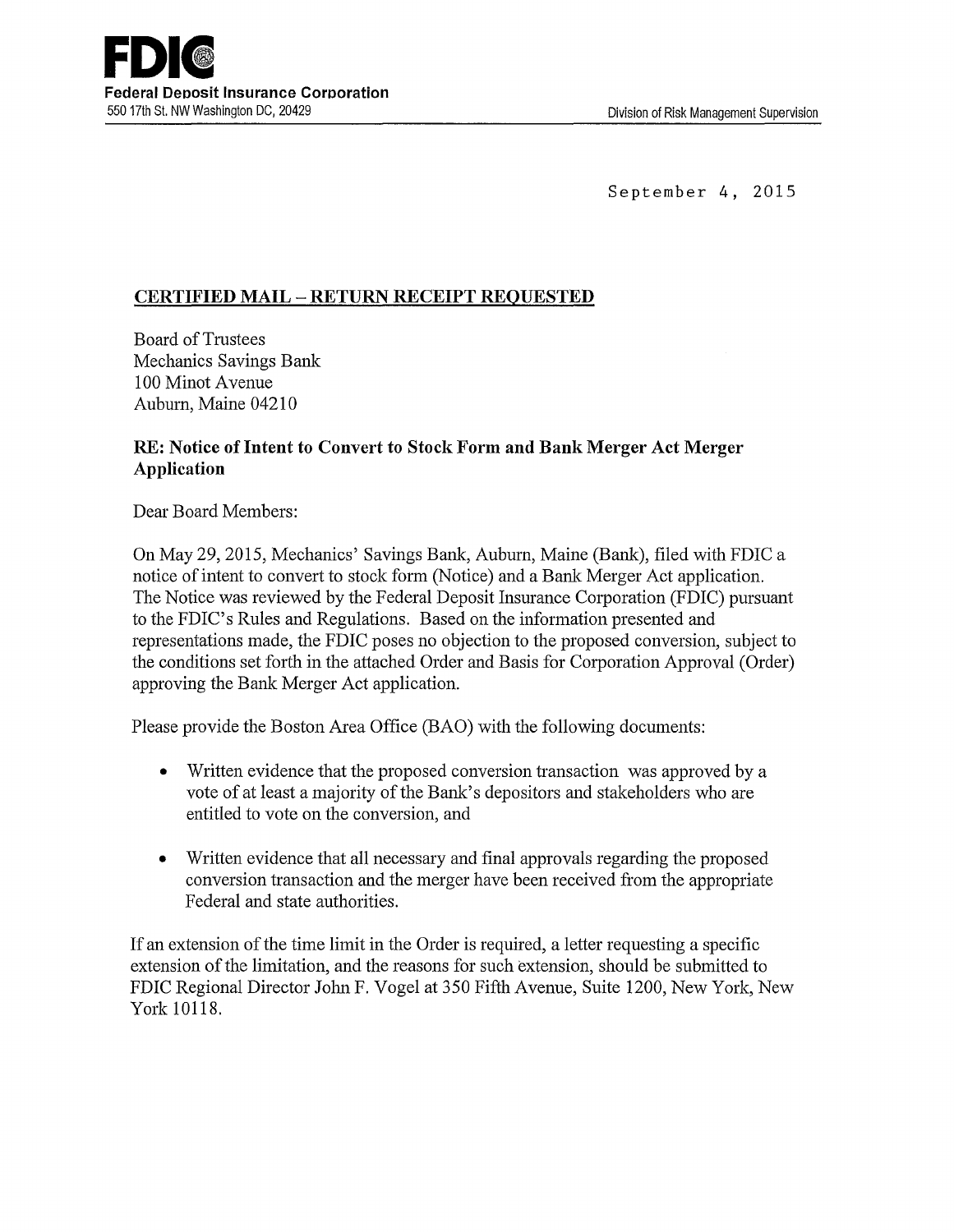Additionally, please notify the BAO in writing when the proposed transactions have been consummated. Should you have any questions; please contact Case Manager Ellen T, Kosmicki at (781) 794-5534.

Sincerely,

**/s/**

James C. Watkins Senior Deputy Director

Enclosure: Order and Basis for Corporation Approval

cc; Megan McKinney Luse Gorman, PC 5335 Wisconsin Avenue, N.W. Suite 780 Washington, D.C 20015

> Honorable Lloyd P. LaFountain, III Superintendent Maine Bureau of Financial Institutions 36 State House Station Augusta, Maine 04333-0036

Maureen B. Savage —Vice President Federal Reserve Bank of Boston 600 Atlantic Avenue H-3 Boston, Massachusetts 02210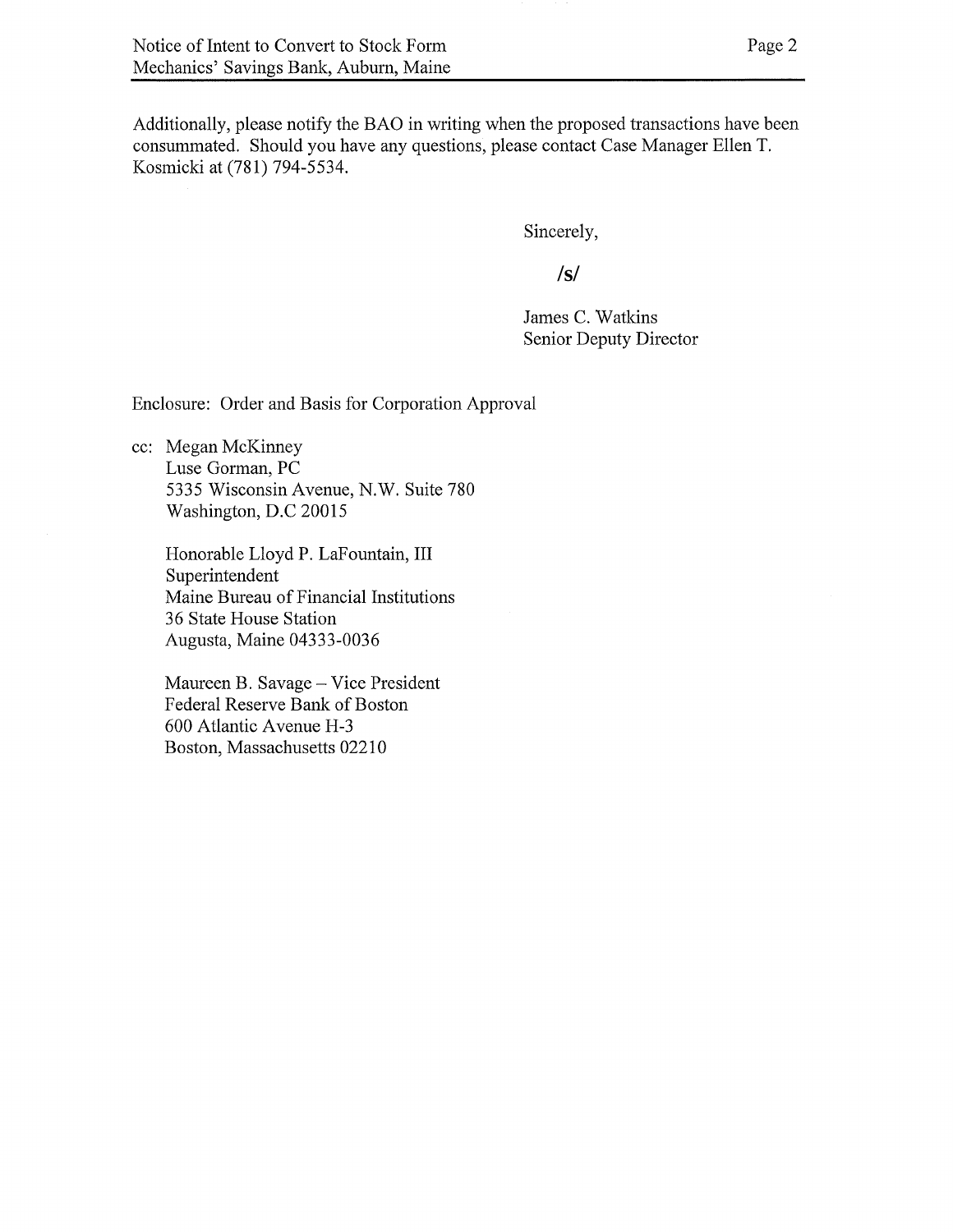## **FEDERAL DEPOSIT INSURANCE CORPORATION**

Mechanics' Savings Bank Auburn, Maine

Application for Consent to Merge

## **ORDER AND BASIS FOR CORPORATION APPROVAL**

Pursuant to Section 18(c) of the Federal Deposit Insurance (FDI) Act, Mechanics' Savings Bank, Auburn, Maine (Mechanics<sup>1</sup> or Bank), currently a state-chartered, mutually owned Deposit Insurance Fund (DIF) member with total assets of \$371,224,000 and total deposits of \$260,613,000 as of June 30, 2015, filed an application for the FDIC's consent to merge (Application) with Mechanics Interim Two Savings Bank (Interim Two), a proposed interim Maine-chartered, investor-owned universal bank. The Application was filed in conjunction with Mechanics' Notice of Intent to Convert to Stock Form (Notice) and Mutual Holding Company Reorganization pursuant to the FDIC's Rules and Regulations. In addition, applications will be filed with the Federal Reserve Bank of Boston for the establishment of a de novo mid-tier stock holding company organized under Maryland law and mutual holding company organized under Maine law.

The transaction is to effect Mechanics' shared plan of reorganization (Plan) entered into by Mechanics and Biddeford Savings Bank, Biddeford, Maine (Biddeford), currently a statechartered, mutually owned DIF member with total assets of \$399,653,000 and total deposits of \$291,418,000, to become, following reorganizations, separate wholly owned subsidiaries under a common mutual holding company structure. The Plan, solely for the purposes of such undertaking, provides for:

Step 1: Mechanics will organize Mechanics Interim One Savings Banlc (Interim One), an interim Maine-chartered, investor-owned universal bank, as a wholly owned subsidiary and will constructively transfer a substantial part of its assets and liabilities to Interim One.

Step 2: Interim One will organize Maine Community Bancorp, Inc. (Stock Holding Company), a stock holding company organized under Maryland law, as a wholly owned subsidiary.

Step 3: Interim One will organize Mechanics Interim Two Savings Bank (Interim Two) as a separate wholly owned Maine-chartered, investor-owned universal bank subsidiary and Interim One will constructively transfer the same banlc assets and liabilities to Interim Two.

Step 4: Interim One will organize Mechanics Interim Three Savings Bank (Interim Three) as a separate wholly owned Maine-chartered, investor-owned universal bank subsidiary.

<sup>&</sup>lt;sup>1</sup> Currently, Mechanics legal name has an apostrophe (Mechanics'). After the transaction, the bank's legal name will be Mechanics (no apostrophe).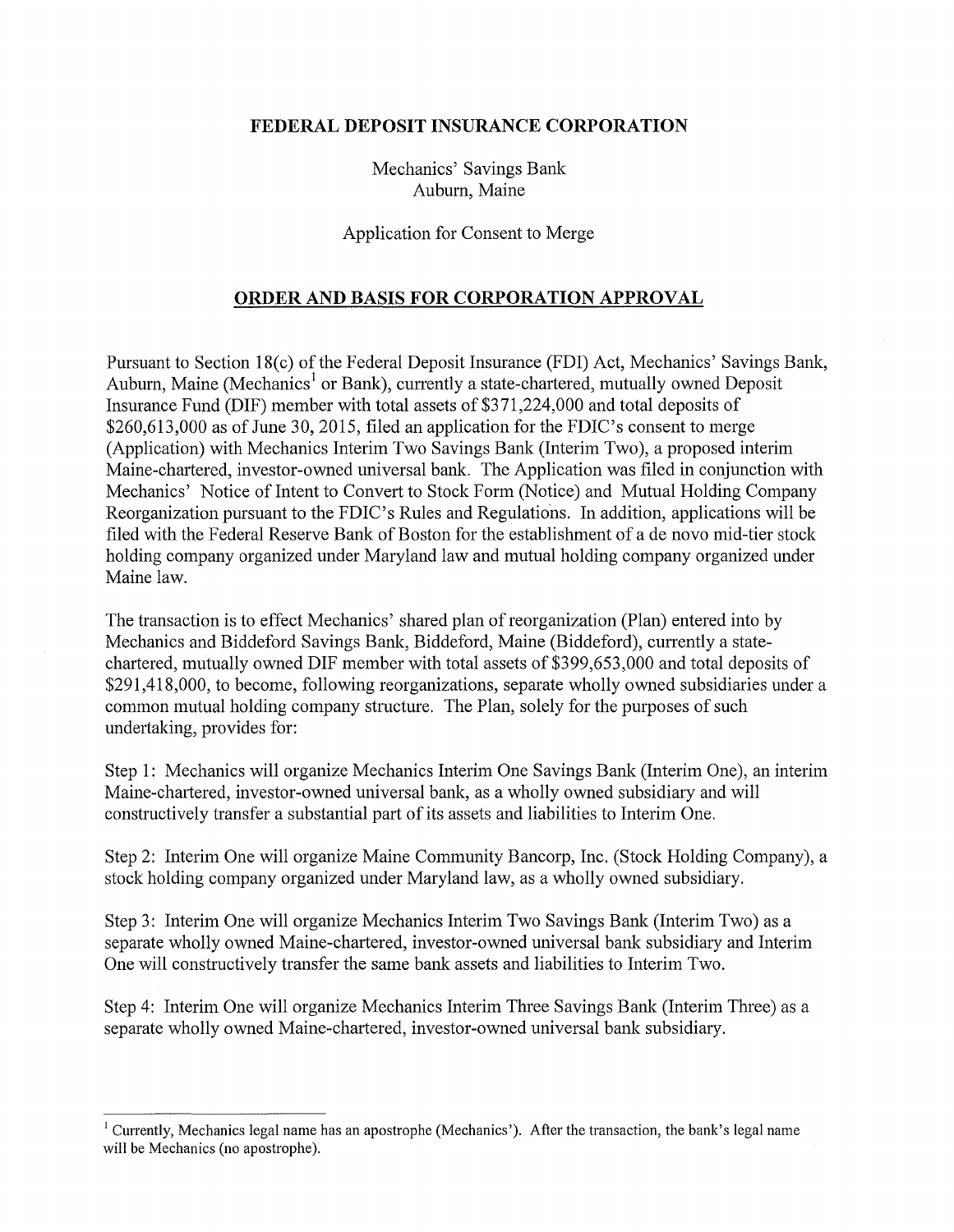Step 5: Mechanics will convert to the capital stock form of organization by exchanging its charter for that of a Maine-chartered, investor-owned universal bank (Mechanics Stock Bank). Simultaneously, Interim One will cancel its outstanding stock, convert to a mutual financial institution, and then reorganize into Maine Community Bancorp, MHC (Mutual Holding Company), a mutual holding company organized under Maine law.

Step 6: Interim Two will merge with and into Mechanics Stock Bank with Mechanics Stock Bank as the surviving entity. The assets that were constructively transferred to Interim Two will become the assets and liabilities of Mechanics Stock Bank by virtue of the merger. Following the merger, the Mutual Holding Company will become the sole stockholder of Mechanics Stock Bank.

Step 7: Biddeford will convert to the capital stock form of organization as a Maine-chartered, investor-owned universal bank (Biddeford Stock Bank).

Step 8: Interim Three will merge with and into Biddeford Stock Bank with Biddeford Stock Bank as the surviving entity. Following the merger, the Mutual Holding Company will become the sole stockholder of Biddeford Stock Banlc

Step 9: On the effective date, the Mutual Holding Company will contribute the capital stock of Mechanics Stock Bank and Biddeford Stock Bank to the Stock Holding Company. Mechanics Stock Bank and Biddeford Stock Bank will each become wholly owned subsidiaries of the Stock Holding Company, and the Stock Holding Company will become a wholly owned subsidiary of the Mutual Holding Company.

Upon consummation of the proposal, the deposits of Mechanics will continue to be insured by the DIF. On the effective date of the reorganization, Mechanics Savings Bank will be a stock bank that is wholly owned by Maine Community Bancorp, Inc., which in turn is wholly owned by Maine Community Bancorp, MHC.

Applications have not yet been filed with the Federal Reserve Bank of Boston for Maine Community Bancorp, MHC and Maine Community Bancorp, Inc., to become a mutual holding company and a stock holding company, respectively. The State of Maine is reviewing applications for the formation of the various stock banks and holding companies regarding Mechanics' reorganization into a mutual holding company structure. An application will be filed with the State of Maryland prior to consummation of the transaction.

Following the consummation of the merger, Mechanics Savings Bank will operate the same banking business with the same management at the same locations now being served by Mechanics, including its main office. The proposed transaction will not alter the competitive structure of banking in the market served by Mechanics. Mechanics Savings Bank will continue to have its main office at 100 Minot Avenue, Auburn, Maine 04210.

Notice of the proposed transaction, in a form approved by the FDIC, has been published pursuant to the FDI Act. A review of available information, including the Community Reinvestment Act (CRA) Statement of the proponent, disclosed no inconsistencies with the purposes of the CRA. Mechanics Savings Bank is expected to meet the credit needs of its community, consistent with the safe and sound operation of the institution.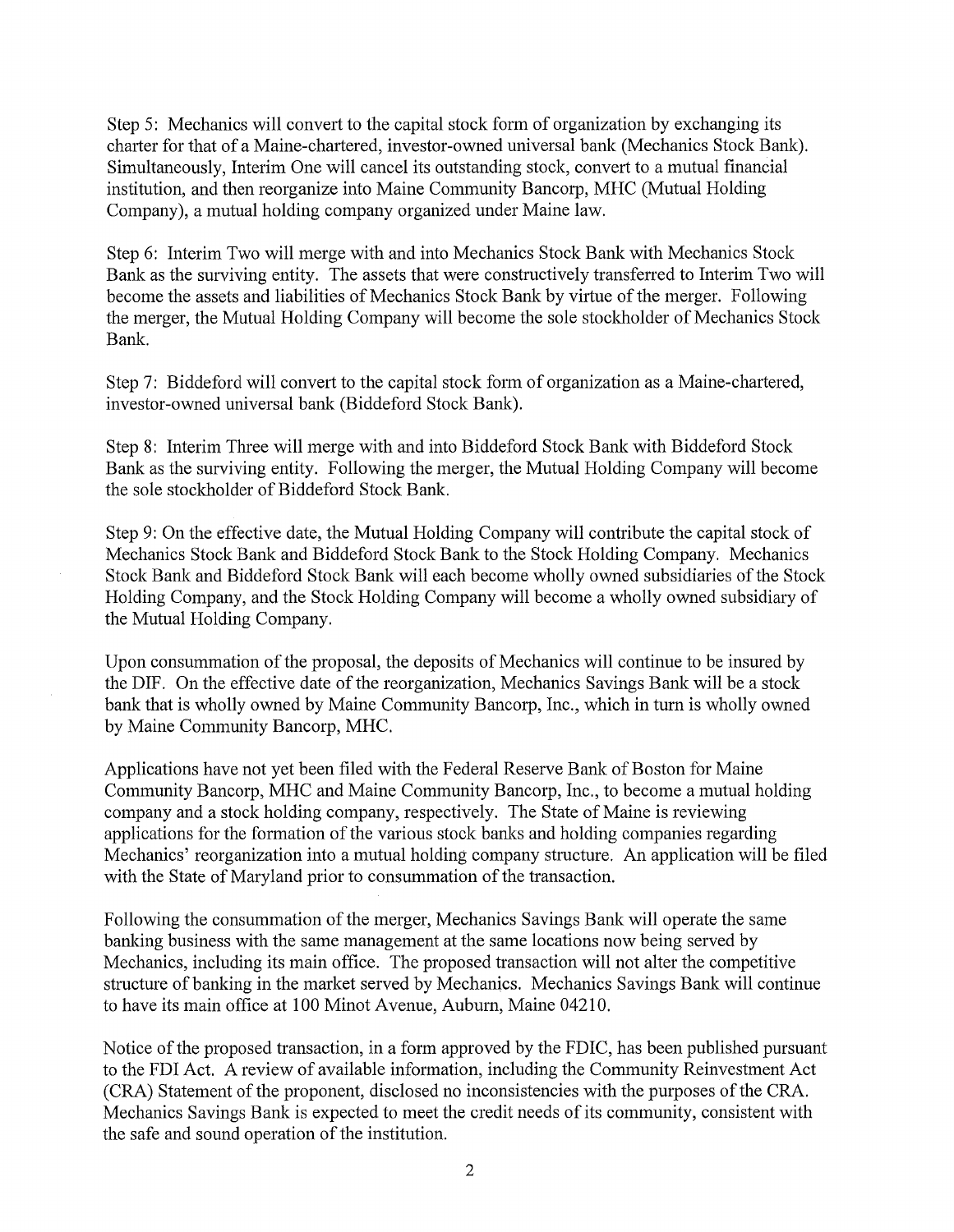In connection with the Application, the FDIC has taken into consideration the financial and managerial resources and future prospects of the existing and proposed institutions, and the convenience and needs of the community to be served. The FDIC has also taken into consideration the effectiveness of the insured depository institution involved in the proposed merger transaction in combating money-laundering activities, and the risk posed by the transaction to the stability of the U.S. banking or financial system.

Having found favorably on all statutory factors, the FDIC hereby approves the Application, subject to the following conditions, some of which are continuing in nature:

- 1. The Bank shall provide written evidence that the proposed conversion transaction was approved by a vote of at least a majority of the Bank's depositors and other stakeholders who are entitled to vote on the conversion.
- 2. The Bank's conversion into Mechanics Stock Bank and the merger of it with and into Interim Two shall only be consummated on the same date as the consummation of all of the other steps of the plan of reorganization, as proposed in the notices and applications submitted to the FDIC.
- 3. Except for the issuance of all of the Bank's stock to Maine Community Bancorp, MHC and the contribution of that stock to Maine Community Bancorp, Inc., no shares of the Bank's stock shall be sold, transferred, or otherwise disposed of, to any person (including any Employee Stock Ownership Plan) unless prior notice is provided to, and nonobjection is received from, the FDIC New York Regional Director.
- 4. Prior to a sale, transfer or other disposition of any shares of Maine Community Bancorp, Inc., by Maine Community Bancorp, MHC, to any person (including any Employee Stock Ownership Plan) or a conversion of Maine Community Bancorp, MHC, to stock form, the Bank shall provide written notification to the FDIC New York Regional Director and include copies of all documents filed with the state and Federal banking and/or securities regulators in connection with any sale, transfer, disposition, or conversion.
- 5. Any change in proposed senior executive officers or the board of directors, prior to the consummation of the proposed transactions, will render this approval null and void unless such proposal is approved by the FDIC New York Regional Director prior to the consummation of the proposed transactions.
- 6. During the three-year period after the close of the proposed transactions, the Bank shall obtain the written approval of the FDIC New York Regional Director prior to implementing any material deviation from the business plan submitted with the Notice.
- 7. The Bank shall provide written notice to the FDIC New York Regional Director prior to implementing any policy or executing any agreement with Maine Community Bancorp, MHC, or any of the Bank's affiliates related to the allocation and sharing of costs with the Bank. The Bank shall not implement any such policy or execute such agreement if the FDIC New York Regional Director objects in writing to such policy or agreement within 30 days of receipt of the Bank's notice.